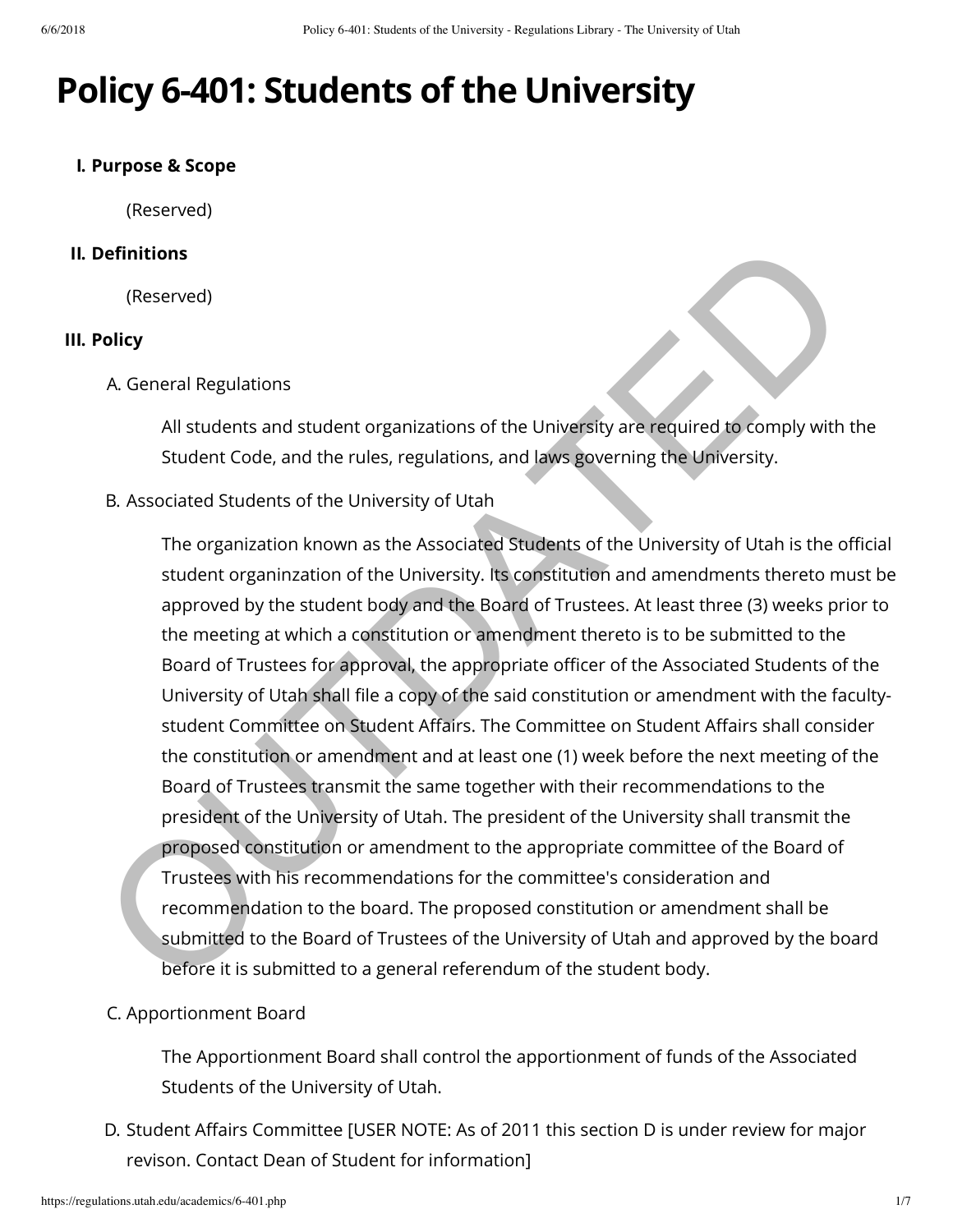#### 1. Purpose

The Committee on Student Affairs is a committee of students and faculty with the responsibility of developing and implementing policies pertaining to student life in relationship to the University. As a policy making body, the committee formulates regulations and procedures relating to student activities and organizations for approval by the Board of Trustees. As a policy implementing agency, the committee administers and applies such policies. Specific authorities and responsibilities of the committee include those set forth in the paragraph on Authority and Responsibility.

- 2. Membership
	- a. The voting membership includes:
		- i. ASUU President
		- ii. The three (3) members of ASUU Organization Boards.
		- iii. Three (3) students at large.
		- iv. Three (3) faculty members.
		- v. Dean of students.
		- vi. Director of the University Union and Student Activities.
	- b. The non-voting membership includes:
		- i. The executive secretary.
- 3. Membership Selection and Organization
	- a. Membership selection shall be as follows:
- i. The ASUU president, ASUU Organizations Board members, the dean of students, and the director of the University Union and Student Activities are appointed to the committee by virtue of their office. administers and applies such policies. Specific authorities and responsibilities of<br>
committee include those set forth in the paragraph on Authority and Responsibility<br>
2. Membership<br>
a. The voting membership includes:<br>
i.
	- ii. The three (3) students at large are appointed in accordance with ASUU's policies and procedures.
	- iii. The three (3) faculty members are appointed by the University president upon recommendation of the University Senate Executive Committee.
	- iv. The executive secretary shall be a member of the dean of students sta appointed by the dean.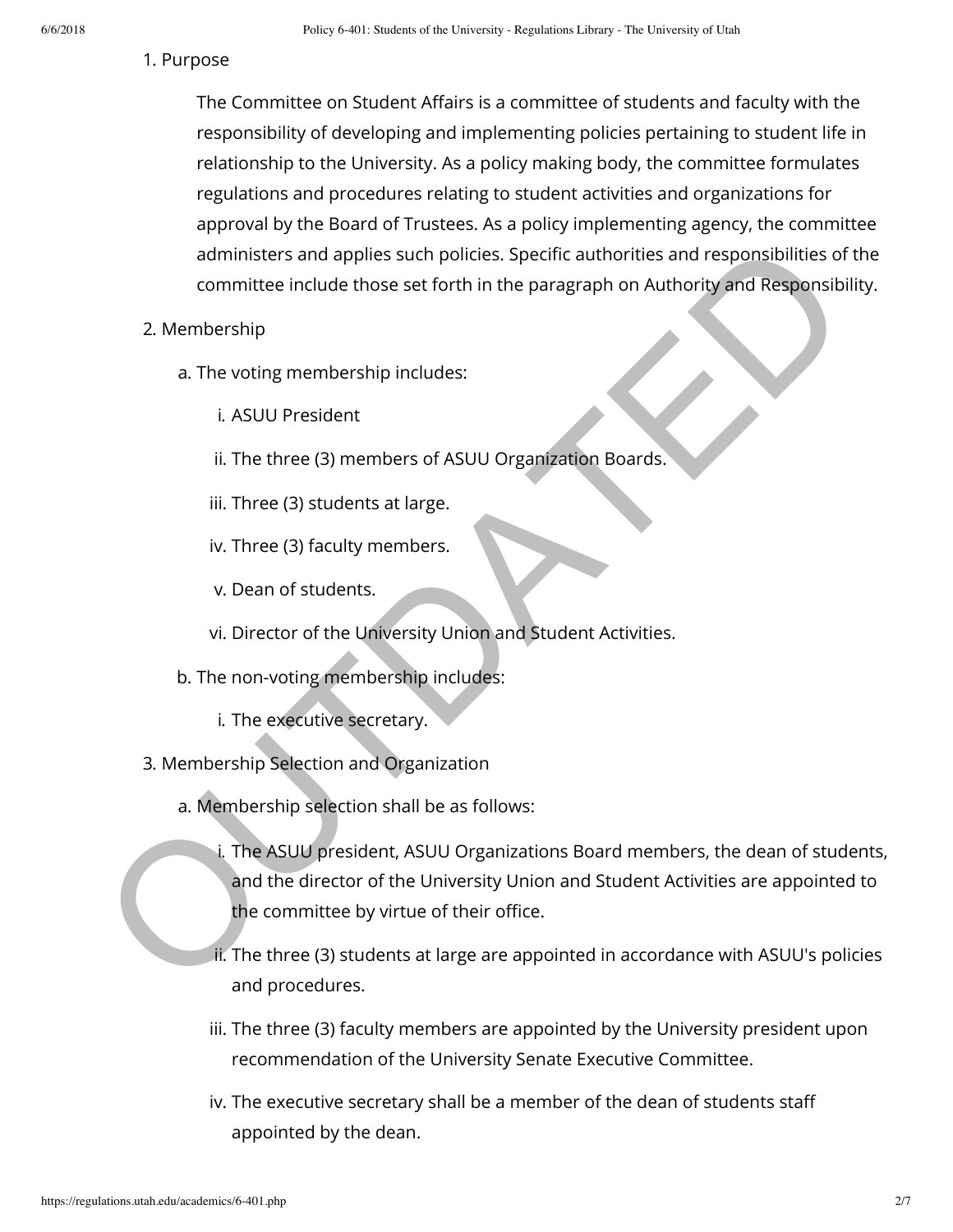#### b. Chairman Selection

The Chairman shall be elected from the committee's membership by the voting members of the committee.

- $c$ . Terms of office shall be as follows:
	- i. Faculty members shall serve a twelve-month term beginning in September of that school year.
	- ii. Organizations Board members shall serve as active voting members for their term of office.
	- iii. Students at large shall serve as active voting members for a term of office corresponding to that of the Organizations Board members.
	- iv. The ASUU president shall serve during his term of office beginning the day he takes office.
- d. Holdover Membership

Outgoing Organizations Board members shall serve as ex officio non-voting members for a three-month term beginning in April and ending in June.

- 4. Authority and Responsibility
	- a. The committee has the authority to promulgate rules and regulations implementing the Student Code, Article IV, "Student Government and Student Organizations."
- i. Pursuant to University Regulations, the committee shall receive and review any proposed amendment to the ASUU Constitution and Forward the amendment and the committee's recommendations to the Board of Trustees. school year.<br>
ii. Organizations Board members shall serve as active voting members for their term of office.<br>
iii. Students at large shall serve as active voting members for a term of office<br>
corresponding to that of the O
	- ii. The Committee shall establish policies and procedures for the maintenance of the University register of organizations.
	- b. The committee has the authority to promulgate rules and regulations implementing the Student Code, Article V, "Speaker Policy."
	- c. The committee has the authority to promulgate rules and regulations implementing the Student Code, Article VII, "Distribution of Handbills, Posting of Notice, and Solicitation of Funds".
	- d. The committee has the authority to promulgate rules and regulations implementing the Student Code, Article VIII, "Demonstrations."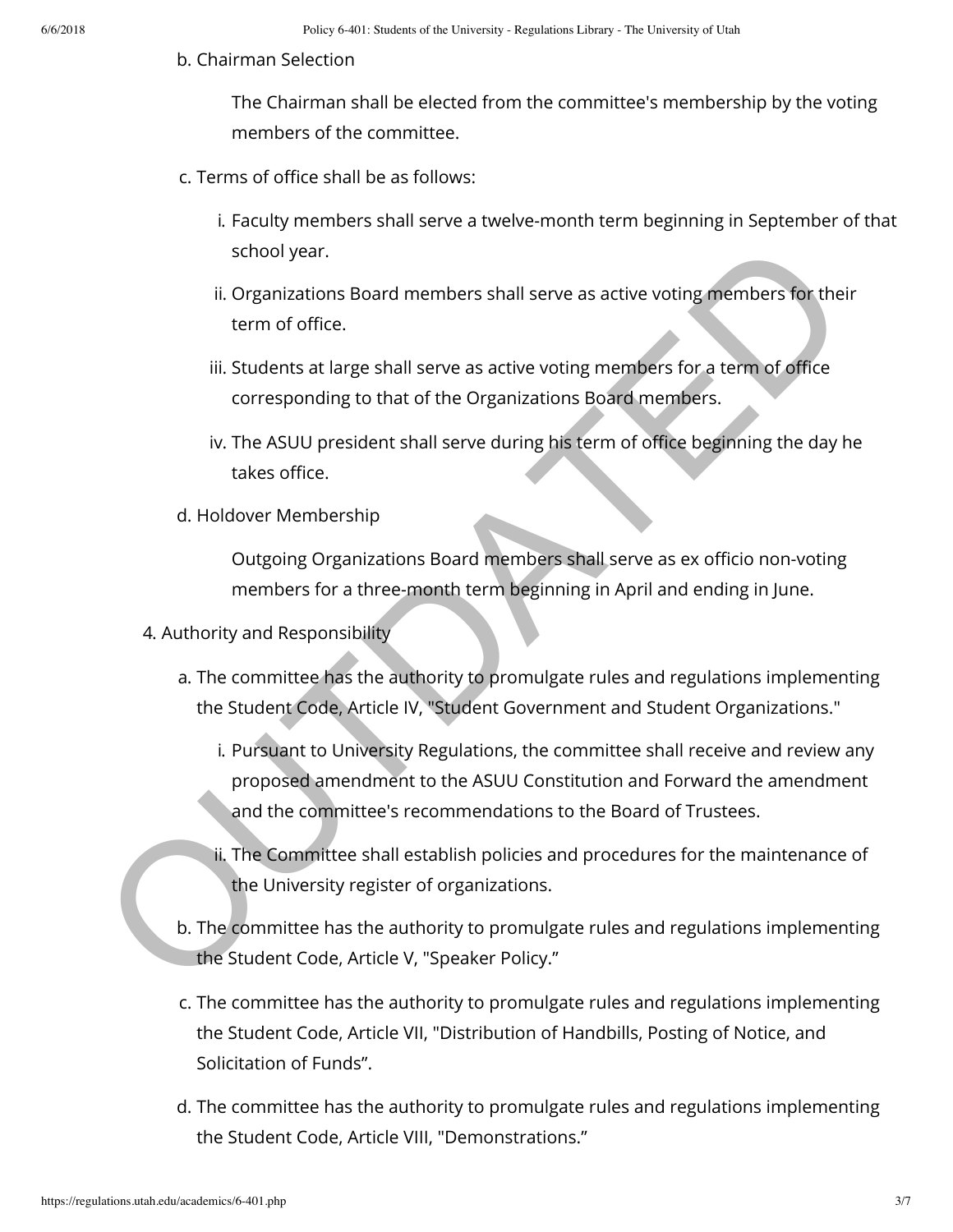- e. The committee has the authority to promulgate rules and regulations implementing the Student Code, Article IX, "Student Housing."
- f. The committee has the responsibility under the provision of the Student Code, Article XIII, "Implementing Rules and Regulations:"
	- i. to publish written notice concerning a proposed enactment of any implementing rule or regulation pursuant to requirements or authorizations contained in the Student Code;
	- ii. to promulgate rules or regulations consistent with the provisions of the Student Code;
	- iii. to notify the Board of Trustees of the proposed rule or regulation at least sixty (60) days prior to the rule or regulation taking effect.
- g. The committee has the authority and responsibility under the provisions of the Student Code, Article XIV , "Amendments:"
	- i. to propose amendments to the Student Code;
	- ii. to receive and review any proposed amendment to the Student Code;
	- iii. to transmit to the Board of Trustees the proposed amendment together with a report explaining the same and fairly and impartially summarizing the views and positions expressed by the various members of the University community.
- h. The committee has the responsibility to publish annually a Policies and Procedures Manual containing all rules, regulations and procedures of general policy for the supervision of student activities and organizations.
- i. The committee delegates its responsibility of implementing and enforcing its policies and procedures to the executive secretary of the committee, the ASUU Organizations Board and the ASUU Judiciary. Student Code;<br>
Student Code;<br>
it to promulgate rules or regulations consistent with the provisions of the Student Code;<br>
ii. to notify the Board of Trustees of the proposed rule or regulation at least sb<br>
(60) days prior t
	- j. The committee is responsible to the president through the vice-president for student affairs.

#### E. Student Press

The student press shall be free of illegal censorship. Editors, managers, and other employees of student publications shall not be dismissed or suspended solely because of student, faculty, administration, alumni, or community disapproval of content or editorial policy; provided, however, that sanctions may be imposed on editors, managers, and other employees of student publications by the Student Media Council in accordance with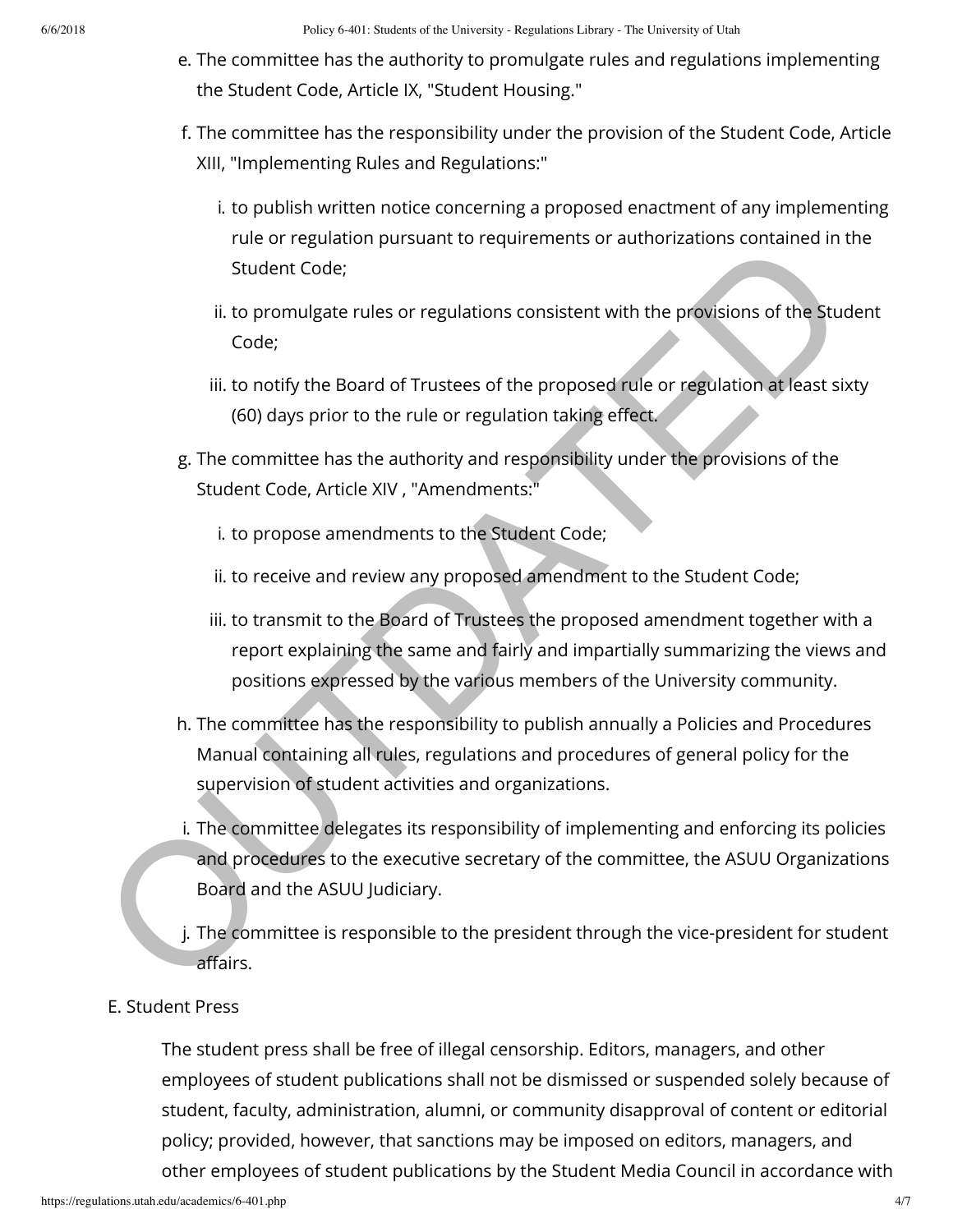previously established written policies, procedures, and implementing guidelines previously approved by the Board of Trustees and in effect at the time the cause for imposition of such sanctions occurred.

# F. Student Media Council

The Student Media Council ("Council") is hereby established. The Council oversees all University-wide student media outlets, related services, and business functions supported entirely or in part by student media fees. The Council shall have authority, with the approval of the Board of Trustees, to establish general policies and procedures regarding editorial, production, marketing, promotional, advertising, and business operations, as well as the makeup and operations of the Council. Such policies and procedures shall comply with applicable University Regulations and laws and ensure the protection of academic, creative, and journalistic freedom. The Council is committed to innovation, open governance, and the primacy of student involvement. The Council shall have the custody of, and administrative authority over, budgeted funds allocated to publications, broadcasts, and strategic communication agencies within its jurisdiction and shall have the responsibility to account to the Board of Trustees for the expenditure of such funds and for the audit and control of their financial accounts. [See Student Media Council Policy & Procedures (https://admin.utah.edu/wpentricy was successive and control and others. The Council shall have authority, with the entricly or in part by student media frees. The Council shall have authority, with the approval of the Board of Trustees, to establi

content/uploads/2015/03/StudentMediaCouncilPolProced\_Dec2009.pdf)]

[Note: Parts IV-VII of this Regulation (and all other University Regulations) are Regulations Resource Information – the contents of which are not approved by the Academic Senate or Board of Trustees, and are to be updated from time to time as determined appropriate by the cognizant Policy Officer and the Institutional Policy Committee, as per Policy 1-001 and Rule 1-001.]

# **IV. Rules, Procedures, Guidelines, Forms and other related resources.**

- A. Rules
- B. Procedures
- C. Guidelines
- D. Forms
- E. Other related resource materials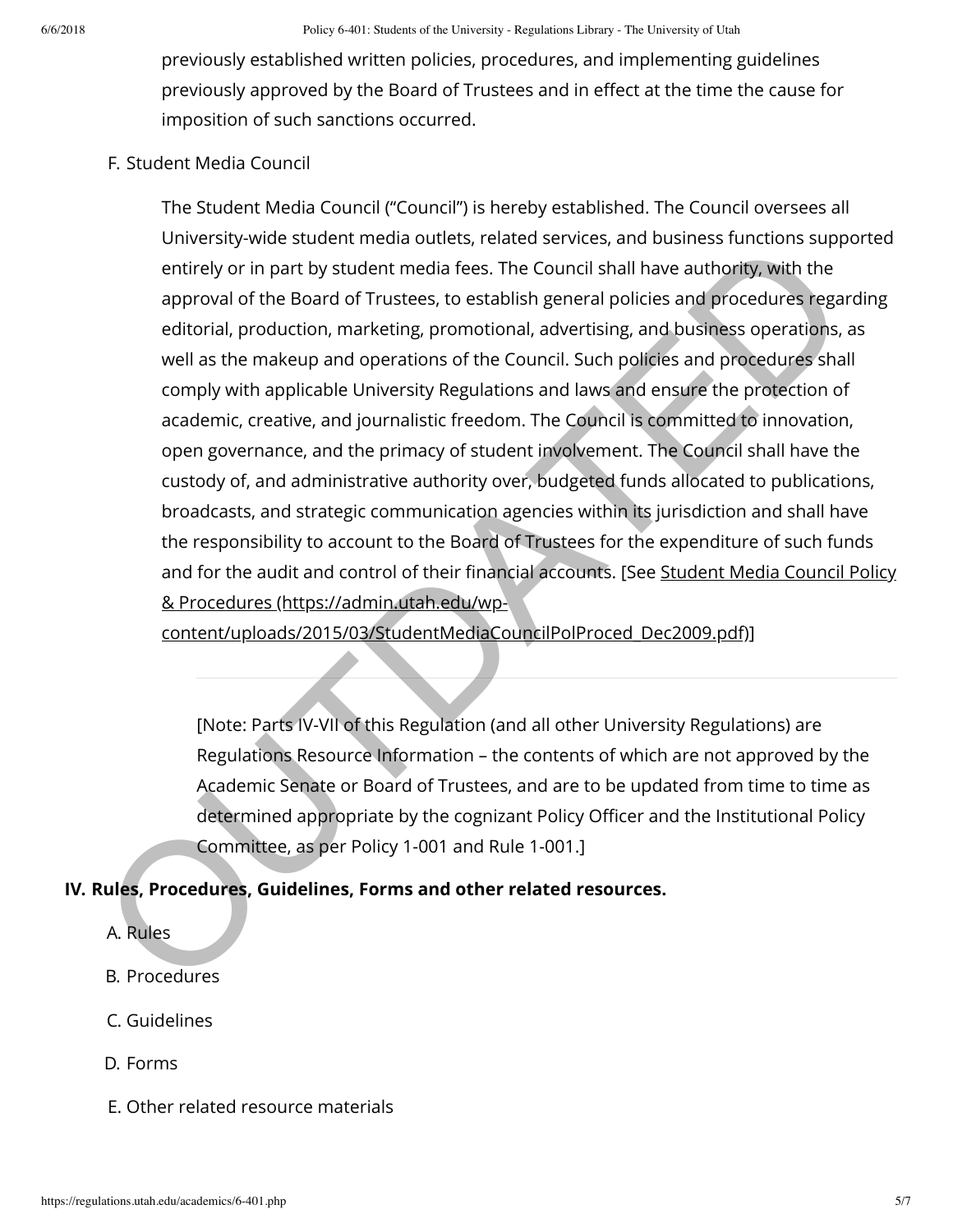# **V. References:Student Media Council Policy and Procedures**

# **[\(http://www.admin.utah.edu/bot/pdf/StudentMediaCouncilPolProced\\_Dec2009.pdf\)](http://www.admin.utah.edu/bot/pdf/StudentMediaCouncilPolProced_Dec2009.pdf)**

# **VI. Contacts**

The designated contact officials for this Policy are:

- A. Policy Owner (primary contact person for questions and advice): ice President for Student Affairs.
- B. Policy Officers: Sr. Vice President for Academic Affairs and the Sr. Vice President for Health Sciences.

These officials are designated by the University President or delegee, with assistance of the Institutional Policy Committee, to have the following roles and authority, as provided in University Rule 1-001:

"A 'Policy Officer' will be assigned by the President for each University Policy, and will typically be someone at the executive level of the University (i.e., the President and his/her Cabinet Officers). The assigned Policy Officer is authorized to allow exceptions to the Policy in appropriate cases.... "

"The Policy Officer will identify an 'Owner' for each Policy. The Policy Owner is an expert on the Policy topic who may respond to questions about, and provide interpretation of the Policy; and will typically be someone reporting to an executive level position (as defined above), but may be any other person to whom the President or a Vice President has delegated such authority for a specified area of University operations. The Owner has primary responsibility for maintaining the relevant portions of the Regulations Library... .[and] bears the responsibility for determining requirements of particular Policies... ." University Rule 1-001-III-B & E Affairs.<br>
B. Policy Officers: Sr. Vice President for Academic Affairs and the Sr. Vice President for Sciences.<br>
These officials are designated by the University President or delegee, with assists of the institutional Poli

# **VII. History**

Renumbering: Renumbered as Policy 6-401, effective 9/15/08, formerly know as PPM 8-11, and formerly University Regulations Chapter XI.

A. Current version-Revision 2:

Effective date: 5/17/09 (Student Media Council to begin Summer Semester 2009)

Approved by Academic Senate: 11/2/09

Approved by Board of Trustees: 12/08/09

Background information for Revision 2.